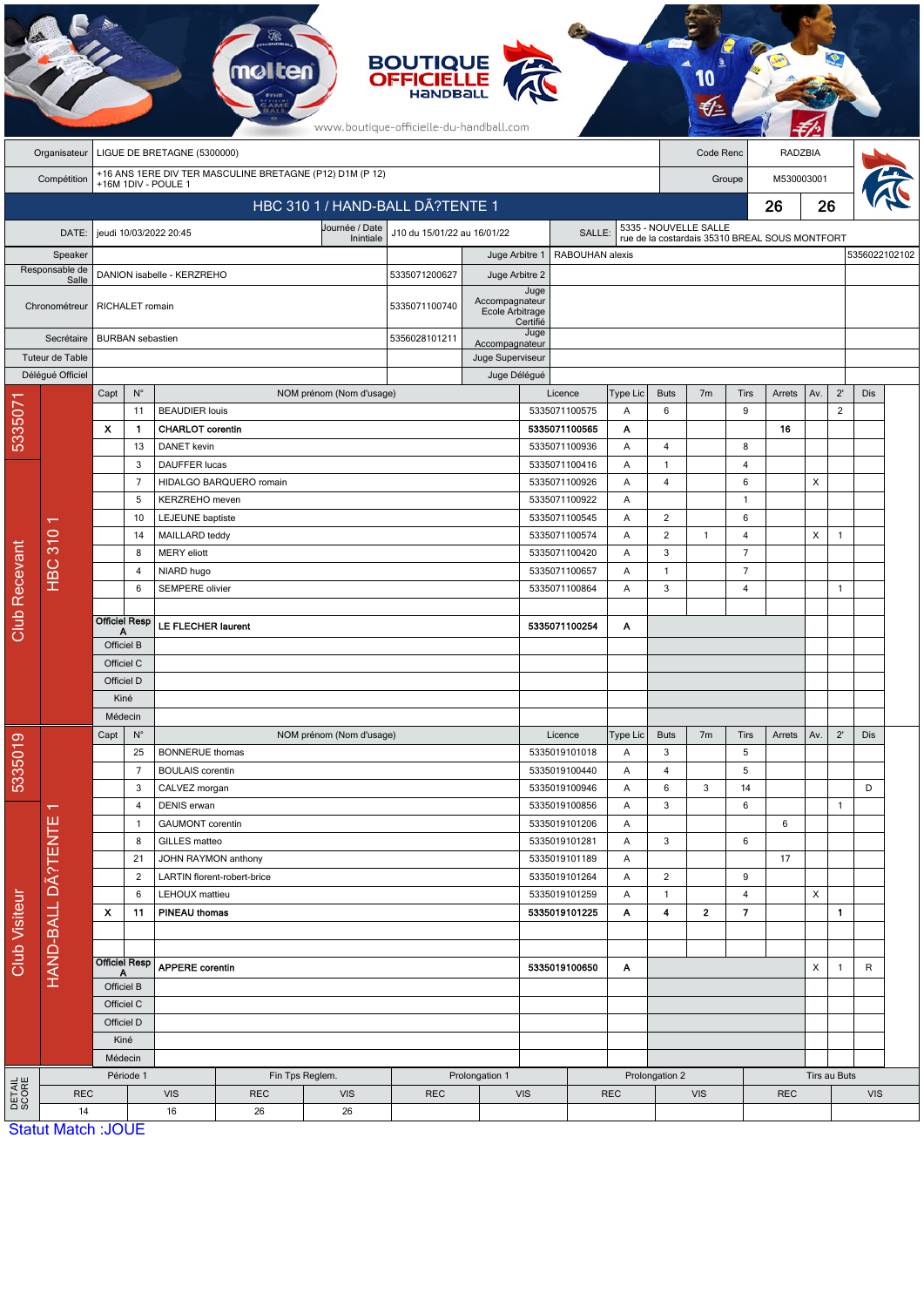|                                  |                        |  |            | Organisateur   LIGUE DE BRETAGNE (5300000)                                      |                  | Code Renc              | RADZBIA |                                                                          |        |                      |    |  |
|----------------------------------|------------------------|--|------------|---------------------------------------------------------------------------------|------------------|------------------------|---------|--------------------------------------------------------------------------|--------|----------------------|----|--|
|                                  | Compétition            |  |            | +16 ANS 1ERE DIV TER MASCULINE BRETAGNE (P12) D1M (P 12)<br>+16M 1DIV - POULE 1 |                  |                        |         |                                                                          |        | M530003001<br>Groupe |    |  |
| HBC 310 1 / HAND-BALL DÃ?TENTE 1 |                        |  |            |                                                                                 |                  |                        |         |                                                                          |        | 26                   | 26 |  |
|                                  |                        |  |            |                                                                                 | Déroulé du Match |                        |         |                                                                          |        |                      |    |  |
|                                  |                        |  |            |                                                                                 | Temps            | Score                  |         |                                                                          | Action |                      |    |  |
|                                  |                        |  |            | <b>PERIODE 1</b>                                                                | 25:56            | $12 - 15$              |         | But JV N°8 GILLES matteo                                                 |        |                      |    |  |
| Temps                            | Score                  |  |            | Action                                                                          | 26:09            | $13 - 15$              |         | <b>But JR N°6 SEMPERE olivier</b>                                        |        |                      |    |  |
| 00:33<br>00:43                   | $00 - 00$<br>$00 - 00$ |  | 1 In<br>AR | Tir JR N°8 MERY eliott<br>Arrêt JV N°21 JOHN RAYMON anthony                     | 27:17<br>27:19   | $13 - 15$<br>$13 - 15$ |         | Tir JV N°3 CALVEZ morgan<br>Arrêt JR N°1 CHARLOT corentin                |        |                      |    |  |
| 00:48                            | $00 - 01$              |  |            | But JV N°7 BOULAIS corentin                                                     | 27:21            | $13 - 16$              |         | But JV N°3 CALVEZ morgan                                                 |        |                      |    |  |
| 01:53                            | $01 - 01$              |  |            | But JR N°7 HIDALGO BARQUERO romain                                              | 27:31            | $13 - 16$              |         | <b>Avertissement OV APPERE corentin</b>                                  |        |                      |    |  |
| 02:00<br>02:33                   | $01 - 01$<br>$01 - 01$ |  | Ш          | Avertissement JV N°6 LEHOUX mattieu<br>Tir JV N°11 PINEAU thomas                | 27:56<br>27:59   | $13 - 16$<br>$13 - 16$ |         | Tir JR N°8 MERY eliott<br>Arrêt JV N°21 JOHN RAYMON anthony              |        |                      |    |  |
| 02:48                            | $01 - 01$              |  | Ш          | Tir JR N°4 NIARD hugo                                                           | 28:34            | $13 - 16$              | Ш       | Tir JV N°8 GILLES matteo                                                 |        |                      |    |  |
| 02:50                            | $01 - 01$              |  | AR         | Arrêt JV N°21 JOHN RAYMON anthony                                               | 28:46            | $13 - 16$              |         | Arrêt JR N°1 CHARLOT corentin                                            |        |                      |    |  |
| 03:16<br>03:19                   | $01 - 01$<br>$01 - 01$ |  |            | Tir JV N°3 CALVEZ morgan<br>Arrêt JR N°1 CHARLOT corentin                       | 29:18<br>29:55   | $14 - 16$<br>$14 - 16$ |         | But JR N°13 DANET kevin<br>Tir JV N°7 BOULAIS corentin                   |        |                      |    |  |
| 03:59                            | $01 - 01$              |  | ш          | Tir JR N°14 MAILLARD teddy                                                      | 29:57            | $14 - 16$              |         | Arrêt JR N°1 CHARLOT corentin                                            |        |                      |    |  |
| 04:42                            | $01 - 01$              |  | 1 In       | Tir JV N°4 DENIS erwan                                                          |                  |                        |         | <b>PERIODE 2</b>                                                         |        |                      |    |  |
| 04:49<br>04:53                   | $01 - 01$<br>$01 - 01$ |  | Tır<br>۹R  | Tir JV N°6 LEHOUX mattieu<br>Arrêt JR N°1 CHARLOT corentin                      |                  | Action                 |         |                                                                          |        |                      |    |  |
| 05:07                            | $01 - 01$              |  |            | Tir JR N°3 DAUFFER lucas                                                        | Temps<br>30:38   | Score<br>$14 - 16$     |         | Tir JV N°3 CALVEZ morgan                                                 |        |                      |    |  |
| 05:09                            | $01 - 01$              |  |            | Arrêt JV N°21 JOHN RAYMON anthony                                               | 30:45            | $14 - 16$              | Шr      | Tir JR N°4 NIARD hugo                                                    |        |                      |    |  |
| 05:17<br>05:26                   | $01 - 02$<br>$02 - 02$ |  |            | But JV N°7 BOULAIS corentin<br>But JR N°10 LEJEUNE baptiste                     | 30:47<br>32:00   | $14 - 16$<br>$14 - 16$ |         | Arrêt JV N°1 GAUMONT corentin<br>Tir JV N°3 CALVEZ morgan                |        |                      |    |  |
| 05:49                            | $02 - 03$              |  |            | But JV N°4 DENIS erwan                                                          | 32:03            | $14 - 16$              |         | Arrêt JR N°1 CHARLOT corentin                                            |        |                      |    |  |
| 06:22                            | $03 - 03$              |  |            | <b>But JR N°8 MERY eliott</b>                                                   | 32:33            | $14 - 16$              |         | Tir JR N°10 LEJEUNE baptiste                                             |        |                      |    |  |
| 06:43                            | $03 - 03$              |  |            | Tir JV N°2 LARTIN florent-robert-brice                                          | 33:02            | $14 - 16$              |         | Tir JR N°8 MERY eliott                                                   |        |                      |    |  |
| 06:49<br>07:14                   | $03 - 03$<br>$04 - 03$ |  | Ш          | Tir JV N°6 LEHOUX mattieu<br>But JR N°4 NIARD hugo                              | 33:04<br>33:10   | $14 - 16$<br>$14 - 16$ | Ш       | Arrêt JV N°1 GAUMONT corentin<br>Tir JR N°4 NIARD hugo                   |        |                      |    |  |
| 07:45                            | $04 - 03$              |  |            | Avertissement JR N°7 HIDALGO BARQUERO romain                                    | 34:20            | $14 - 16$              |         | Tir JR N°10 LEJEUNE baptiste                                             |        |                      |    |  |
| 07:46                            | $04 - 04$              |  | iΩ,        | But 7m JV N°3 CALVEZ morgan                                                     | 34:23            | $14 - 16$              |         | Tir JR N°7 HIDALGO BARQUERO romain                                       |        |                      |    |  |
| 08:11<br>08:14                   | $04 - 04$<br>$04 - 04$ |  | Ш          | Tir JR N°3 DAUFFER lucas<br>Arrêt JV N°21 JOHN RAYMON anthony                   | 34:26<br>34:41   | $14 - 16$<br>$14 - 16$ |         | Arrêt JV N°1 GAUMONT corentin<br>Tir JR N°4 NIARD hugo                   |        |                      |    |  |
| 08:55                            | $04 - 04$              |  | Tir        | Tir JR N°10 LEJEUNE baptiste                                                    | 34:43            | $14 - 16$              |         | Arrêt JV N°1 GAUMONT corentin                                            |        |                      |    |  |
| 09:59                            | $04 - 05$              |  |            | But JV N°3 CALVEZ morgan                                                        | 35:12            | $14 - 16$              |         | Tir JR N°6 SEMPERE olivier                                               |        |                      |    |  |
| 10:38<br>11:14                   | $04 - 05$<br>$04 - 05$ |  | Ш<br>Tir   | Tir JR N°7 HIDALGO BARQUERO romain<br>Tir JV N°6 LEHOUX mattieu                 | 35:14<br>35:18   | $14 - 16$<br>$14 - 16$ |         | Arrêt JV N°1 GAUMONT corentin<br>Tir JV N°2 LARTIN florent-robert-brice  |        |                      |    |  |
| 11:17                            | $04 - 05$              |  | AR         | Arrêt JR N°1 CHARLOT corentin                                                   | 35:21            | $14 - 16$              |         | Arrêt JR N°1 CHARLOT corentin                                            |        |                      |    |  |
| 11:29                            | $04 - 05$              |  | 2.         | 2MN JV N°4 DENIS erwan                                                          | 35:50            | $14 - 17$              |         | But JV N°7 BOULAIS corentin                                              |        |                      |    |  |
| 11:35<br>12:13                   | $05 - 05$<br>$05 - 06$ |  |            | But JR N°14 MAILLARD teddy<br>But JV N°2 LARTIN florent-robert-brice            | 36:28<br>38:27   | $15 - 17$<br>$15 - 17$ |         | But JR N°10 LEJEUNE baptiste<br>Tir JV N°11 PINEAU thomas                |        |                      |    |  |
| 13:05                            | $05 - 06$              |  |            | Tir JR N°11 BEAUDIER Iouis                                                      | 38:44            | $15 - 17$              |         | 2MN JR N°11 BEAUDIER Iouis                                               |        |                      |    |  |
| 13:08                            | $05 - 06$              |  | AR         | Arrêt JV N°21 JOHN RAYMON anthony                                               | 38:44            | $15 - 18$              | m       | But 7m JV N°3 CALVEZ morgan                                              |        |                      |    |  |
| 13:46<br>14:19                   | $05 - 07$<br>$06 - 07$ |  |            | But JV N°2 LARTIN florent-robert-brice<br><b>But JR N°11 BEAUDIER louis</b>     | 39:40<br>40:13   | $15 - 19$<br>$16 - 19$ |         | But JV N°4 DENIS erwan<br><b>But JR N°3 DAUFFER lucas</b>                |        |                      |    |  |
| 14:53                            | $06 - 07$              |  |            | Avertissement JR N°14 MAILLARD teddy                                            | 40:59            | $16 - 19$              |         | Tir JV N°3 CALVEZ morgan                                                 |        |                      |    |  |
| 14:53                            | $06 - 08$              |  | iz.        | But 7m JV N°11 PINEAU thomas                                                    | 41:01            | $16 - 19$              |         | Arrêt JR N°1 CHARLOT corentin                                            |        |                      |    |  |
| 15:22<br>15:51                   | $06 - 09$<br>$06 - 09$ |  |            | But JV N°25 BONNERUE thomas<br>Tir JR N°4 NIARD hugo                            | 41:14<br>41:53   | $17 - 19$<br>$17 - 19$ |         | <b>But JR N°11 BEAUDIER louis</b><br>Tir JV N°3 CALVEZ morgan            |        |                      |    |  |
| 15:53                            | $06 - 09$              |  | AR         | Arrêt JV N°21 JOHN RAYMON anthony                                               | 41:55            | $17 - 19$              |         | Arrêt JR N°1 CHARLOT corentin                                            |        |                      |    |  |
| 16:30                            | $07 - 09$              |  |            | <b>But JR N°11 BEAUDIER louis</b>                                               | 42:24            | $18 - 19$              |         | But JR N°11 BEAUDIER louis                                               |        |                      |    |  |
| 17:08<br>17:10                   | $07 - 09$<br>$07 - 09$ |  | AR         | Tir JV N°2 LARTIN florent-robert-brice<br>Arrêt JR N°1 CHARLOT corentin         | 43:23<br>43:55   | $19 - 19$<br>$19 - 19$ | Ш       | But JR N°6 SEMPERE olivier<br>Tir JV N°8 GILLES matteo                   |        |                      |    |  |
| 17:23                            | $07 - 09$              |  |            | Tir JR N°3 DAUFFER lucas                                                        | 43:57            | $19 - 19$              |         | Arrêt JR N°1 CHARLOT corentin                                            |        |                      |    |  |
| 17:27                            | $07 - 09$              |  |            | Arrêt JV N°21 JOHN RAYMON anthony                                               | 44:29            | 19 - 20                |         | But JV N°4 DENIS erwan                                                   |        |                      |    |  |
| 18:07<br>18:29                   | $07 - 09$<br>$07 - 10$ |  | 1ır        | Tir JV N°4 DENIS erwan                                                          | 45:38<br>45:38   | $19 - 20$              | 2<br>2  | 2MN JR N°6 SEMPERE olivier                                               |        |                      |    |  |
| 19:04                            | $08 - 10$              |  |            | But JV N°7 BOULAIS corentin<br>But JR N°7 HIDALGO BARQUERO romain               | 45:38            | $19 - 20$<br>19 - 21   | 57.     | 2MN JR N°14 MAILLARD teddy<br>But 7m JV N°11 PINEAU thomas               |        |                      |    |  |
| 19:38                            | $08 - 11$              |  |            | <b>But JV N°8 GILLES matteo</b>                                                 | 46:19            | $19 - 22$              |         | But JV N°25 BONNERUE thomas                                              |        |                      |    |  |
| 19:40                            | $08 - 11$              |  | T          | <b>Temps Mort d'Equipe Recevant</b><br>But JR N°7 HIDALGO BARQUERO romain       | 46:31            | $19 - 22$<br>$20 - 22$ |         | <b>Temps Mort d'Equipe Recevant</b><br><b>But JR N°11 BEAUDIER louis</b> |        |                      |    |  |
| 20:11<br>20:41                   | $09 - 11$<br>$09 - 12$ |  |            | But JV N°3 CALVEZ morgan                                                        | 47:01<br>47:37   | $20 - 23$              |         | But JV N°11 PINEAU thomas                                                |        |                      |    |  |
| 21:07                            | $09 - 12$              |  |            | Tir JR N°11 BEAUDIER Iouis                                                      | 48:34            | $21 - 23$              |         | But JR N°7 HIDALGO BARQUERO romain                                       |        |                      |    |  |
| 21:09                            | $09 - 12$              |  | AR         | Arrêt JV N°21 JOHN RAYMON anthony                                               | 49:17            | $22 - 23$              |         | <b>But JR N°11 BEAUDIER louis</b>                                        |        |                      |    |  |
| 21:50<br>22:18                   | $09 - 13$<br>$09 - 13$ |  | Уđ.        | But 7m JV N°3 CALVEZ morgan<br>Tir JR N°13 DANET kevin                          | 49:54<br>49:59   | $22 - 23$<br>$22 - 23$ | Пr      | Tir JV N°11 PINEAU thomas<br>Tir JR N°13 DANET kevin                     |        |                      |    |  |
| 22:21                            | $09 - 13$              |  | AR         | Arrêt JV N°21 JOHN RAYMON anthony                                               | 50:00            | $22 - 23$              |         | Arrêt JV N°1 GAUMONT corentin                                            |        |                      |    |  |
| 23:05                            | $09 - 14$              |  |            | But JV N°25 BONNERUE thomas                                                     | 50:06            | $22 - 24$              |         | But JV N°6 LEHOUX mattieu                                                |        |                      |    |  |
| 23:16<br>23:18                   | $09 - 14$<br>$09 - 14$ |  | AR         | Tir JR N°5 KERZREHO meven<br>Arrêt JV N°21 JOHN RAYMON anthony                  | 50:44<br>51:28   | $22 - 25$<br>$23 - 25$ | in i    | But JV N°11 PINEAU thomas<br>But 7m JR N°14 MAILLARD teddy               |        |                      |    |  |
| 23:58                            | $10 - 14$              |  |            | <b>But JR N°6 SEMPERE olivier</b>                                               | 52:12            | $23 - 25$              |         | Tir JV N°2 LARTIN florent-robert-brice                                   |        |                      |    |  |
| 24:28                            | $10 - 14$              |  |            | Tir JV N°2 LARTIN florent-robert-brice                                          | 52:18            | $23 - 26$              |         | But JV N°8 GILLES matteo                                                 |        |                      |    |  |
| 24:32<br>24:37                   | $10 - 14$<br>$11 - 14$ |  | AR         | Arrêt JR N°1 CHARLOT corentin<br>But JR N°8 MERY eliott                         | 52:42<br>52:46   | $23 - 26$<br>$23 - 26$ |         | Tir JR N°14 MAILLARD teddy<br>Arrêt JV N°21 JOHN RAYMON anthony          |        |                      |    |  |
| 24:42                            | $11 - 14$              |  |            | Temps Mort d'Equipe Visiteur                                                    | 52:51            | $23 - 26$              |         | Tir JR N°8 MERY eliott                                                   |        |                      |    |  |
| 25:13                            | $11 - 14$              |  |            | Tir JV N°8 GILLES matteo                                                        | 52:56            | $23 - 26$              |         | Arrêt JV N°21 JOHN RAYMON anthony                                        |        |                      |    |  |
| 25:25                            | $12 - 14$              |  |            | But JR N°13 DANET kevin                                                         | 53:07<br>53:47   | $24 - 26$<br>$24 - 26$ |         | But JR N°13 DANET kevin<br>Tir JV N°25 BONNERUE thomas                   |        |                      |    |  |